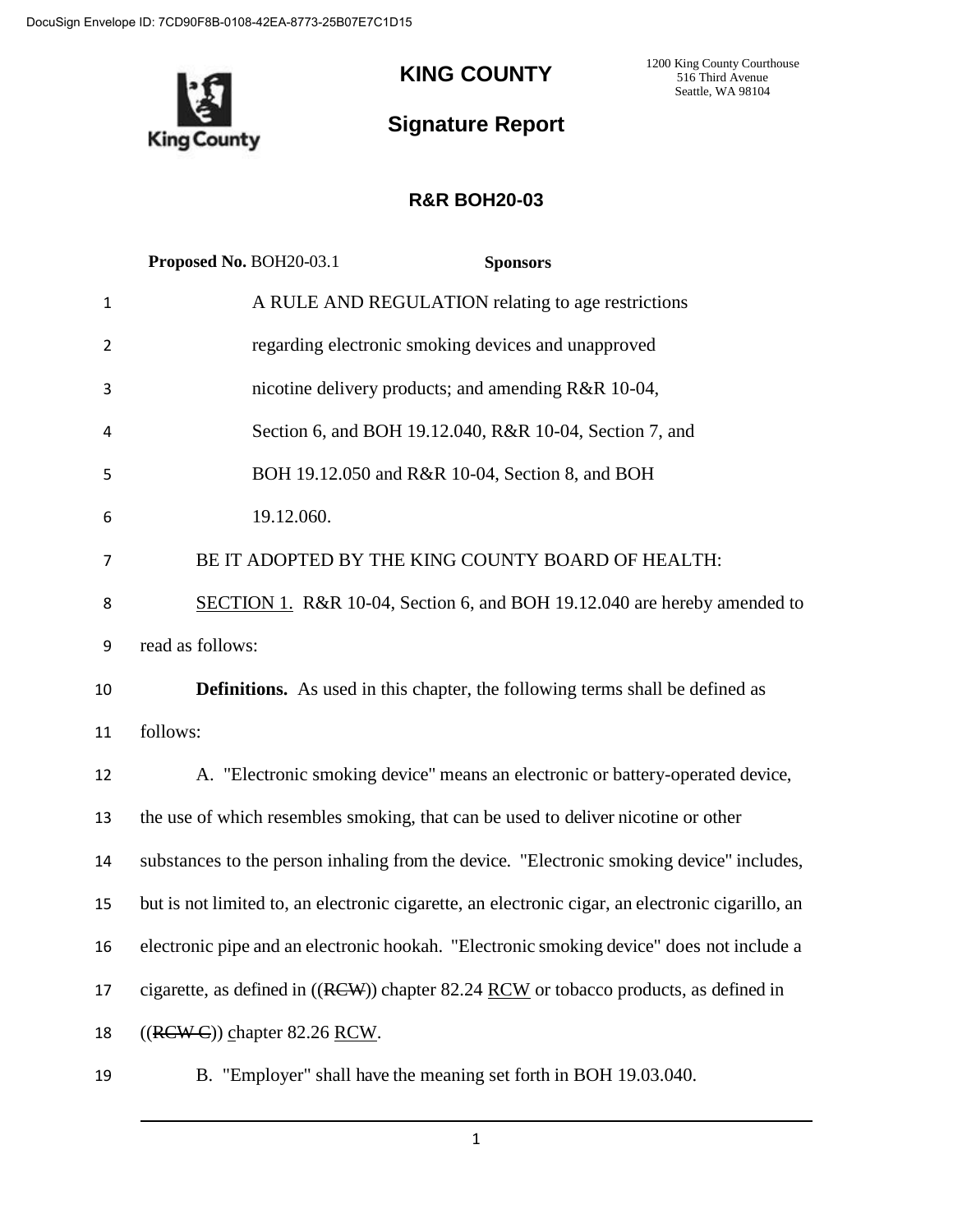### R&R BOH20-03

| 20 | C. "Minor" means any person younger than ((eighteen)) twenty-one years old.                    |
|----|------------------------------------------------------------------------------------------------|
| 21 | D. "Person" means any natural person, individual, corporation, unincorporated                  |
| 22 | association, proprietorship, firm partnership, joint venture, joint stock association or other |
| 23 | entity of business of any kind.                                                                |
| 24 | E. "Place of employment" shall have the meaning set forth in BOH 19.03.040.                    |
| 25 | F. "Public place" shall have the meaning set forth in BOH 19.03.040.                           |
| 26 | G. "Seller" means any person who sells, distributes with an economic or a                      |
| 27 | business purpose, offers for sale or does or offers to exchange for any form of                |
| 28 | consideration, electronic smoking devices or unapproved nicotine delivery products.            |
| 29 | $((F))$ H. "Unapproved nicotine delivery product" means a product containing or                |
| 30 | delivering nicotine intended or expected for human consumption, or any part of such a          |
| 31 | product, that is not a cigarette, as defined by RCW 82.24.010, or a tobacco product, as        |
| 32 | defined by RCW 82.26.010, and that has not been approved or otherwise certified for sale       |
| 33 | by the United States Food and Drug Administration as a tobacco use cessation product, or       |
| 34 | for other medical purposes.                                                                    |
| 35 | SECTION 2. R&R 10-04, Section 7, and BOH 19.12.040 are hereby amended to                       |
| 36 | read as follows:                                                                               |
| 37 | Age identification requirement. Each seller shall verify by means of                           |
| 38 | photographic identification listed in RCW 70.155.090 that no person purchasing                 |
| 39 | electronic smoking devices or unapproved nicotine delivery devices is younger than             |
| 40 | ((eighteen)) twenty-one years old, except that no such verification is required for any        |
| 41 | purchaser over twenty-six years old.                                                           |
| 42 | SECTION 3. R&R 10-04, Section 8, and BOH 19.12.060 are hereby amended to                       |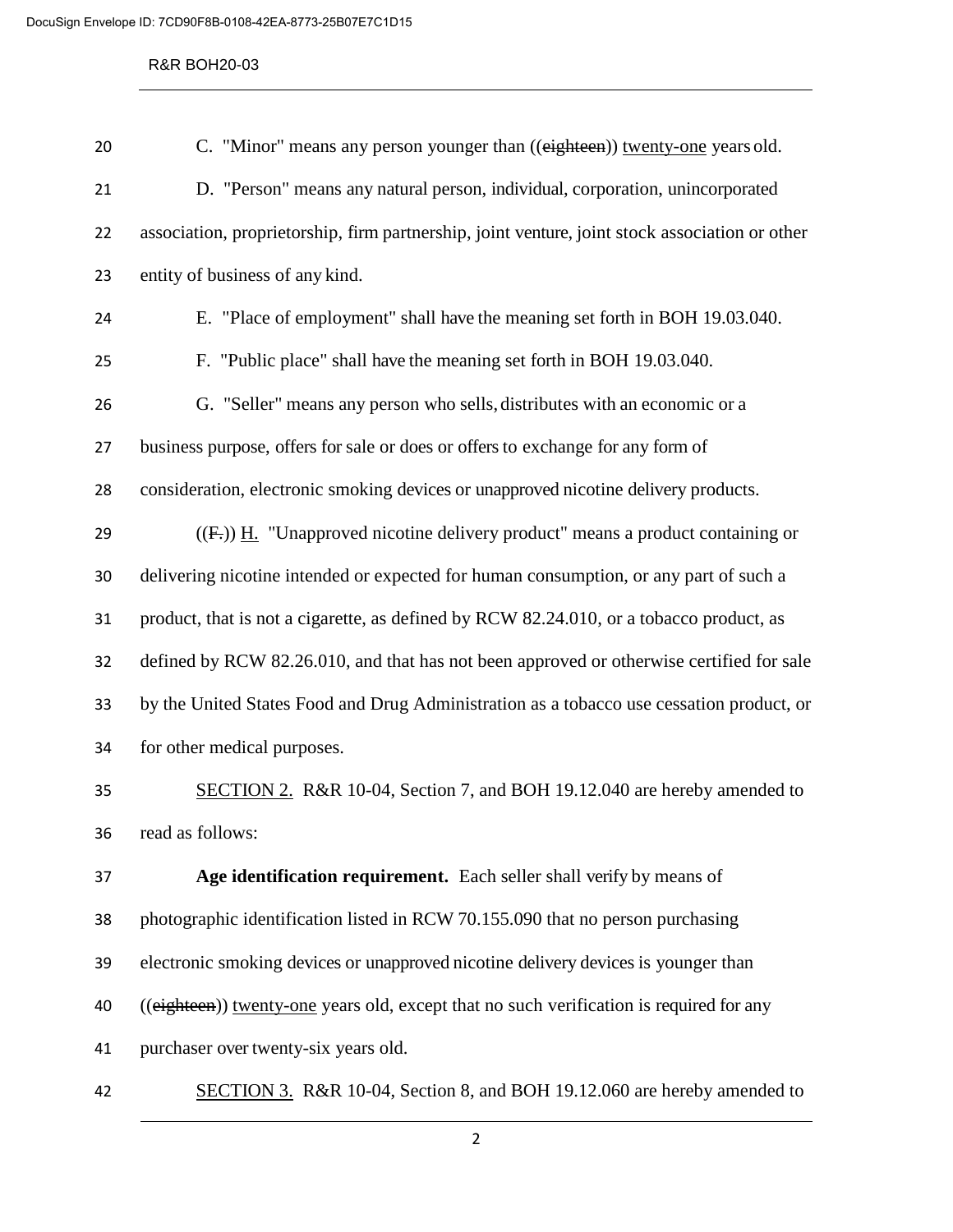#### R&R BOH20-03

read as follows:

| 44 | Sale to minors prohibited.                                                                |
|----|-------------------------------------------------------------------------------------------|
| 45 | A. No person shall sell, give or furnish, or cause or allow to be sold, given or          |
| 46 | furnished, electronic smoking devices to a minor unless those products have been approved |
| 47 | or otherwise certified for legal sale by the United States Food and Drug Administration   |
| 48 | and approved for use by minors, and the products are being sold, given or otherwise       |
| 49 | furnished pursuant to that approval and in full compliance with any related Food and Drug |
| 50 | Administration rules, regulations or other requirements.                                  |
| 51 | B. No person shall sell, give or furnish, or cause or allow to be sold, given or          |
| 52 | furnished, unapproved nicotine delivery devices product to aminor.                        |
| 53 | C. It is a defense to a prosecution for violation of this section that the person         |
| 54 | making the sale, gift or otherwise furnishing the product reasonably relied on any of     |